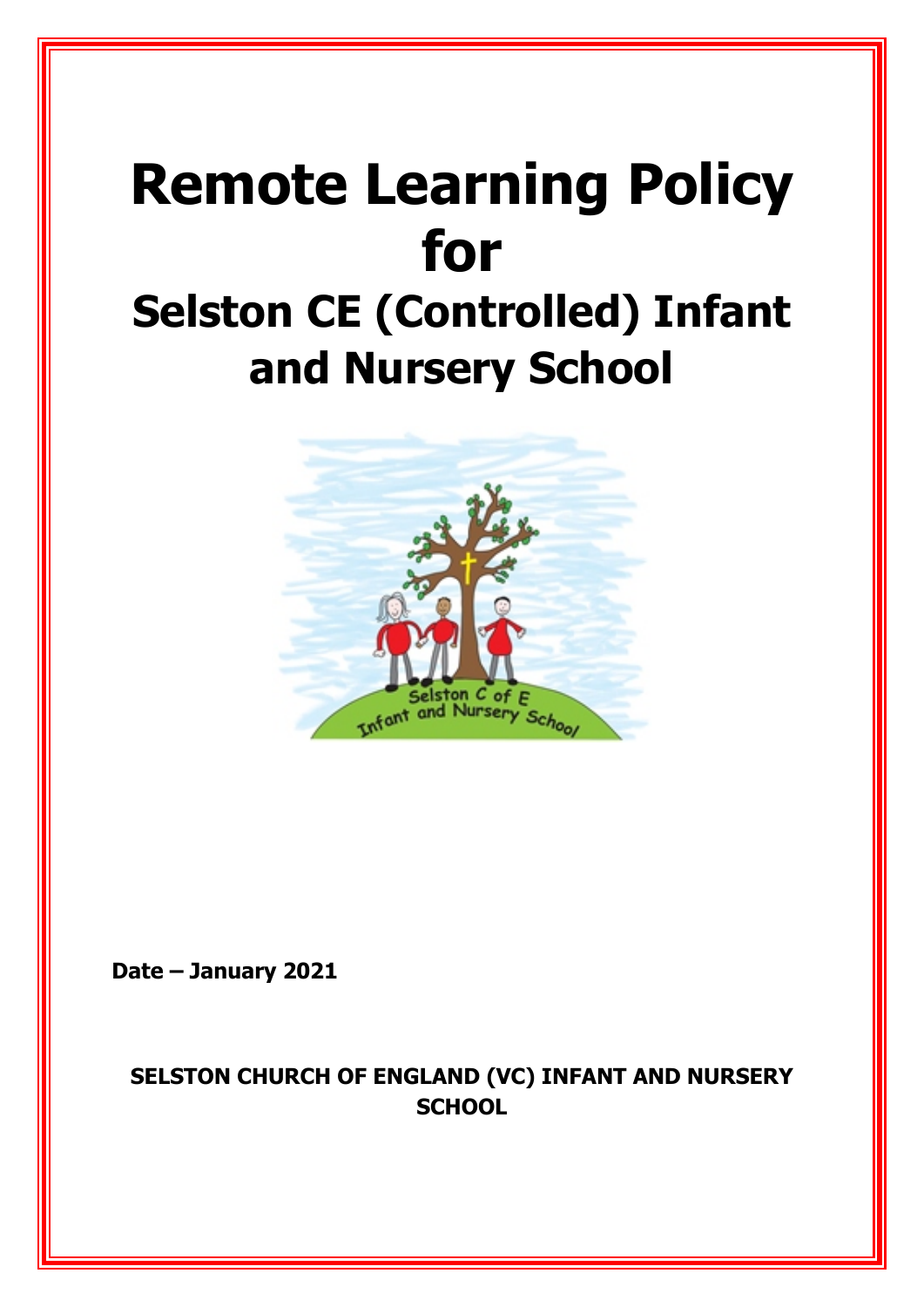## **MISSION STATEMENT**

# Opening hearts and minds through the grace and love of God.

Selston Infant and Nursery School children always come first and we try to nourish, challenge, prepare and inspire them within a Christian ethos.

We believe in valuing all who contribute towards the successful running of our schools and pre-school including children, parents, carers, governors, teaching and non-teaching staff.

This Mission Statement lies at the heart of our schools' aims. It is the philosophical basis for all of the schools' policies and through these, for everything that happens in and round the school. Our aspiration is for everyone at All Saints and Selston to:

- feel happy, secure, safe and valued at school and pre-school
- develop a growing awareness of their own inner self and spirituality, and of the power of the Christian faith to transform lives
- develop healthy relationships based on care, trust, compassion and forgiveness
- show acceptance for and understanding of others who may have different beliefs or needs
- strive for the highest standards of achievement, developing the confidence and skills to be independent, motivated and self-disciplined learners
- have a positive approach to life, contributing to the well-being of the community and building hope for the future

We hope that children will leave our schools with open hearts and minds, ready to respond to the opportunities that lie before them and to experience the joy of life in all its fullness.

## **Remote Learning Policy**

## **Introduction**

In the event of a school closure, we are committed to providing continuity of education to children and will do so through a process of remote (online) learning. Extensive remote learning applies when school is closed for an extended period of time, but a high proportion of children and teachers are healthy, and able to work from home.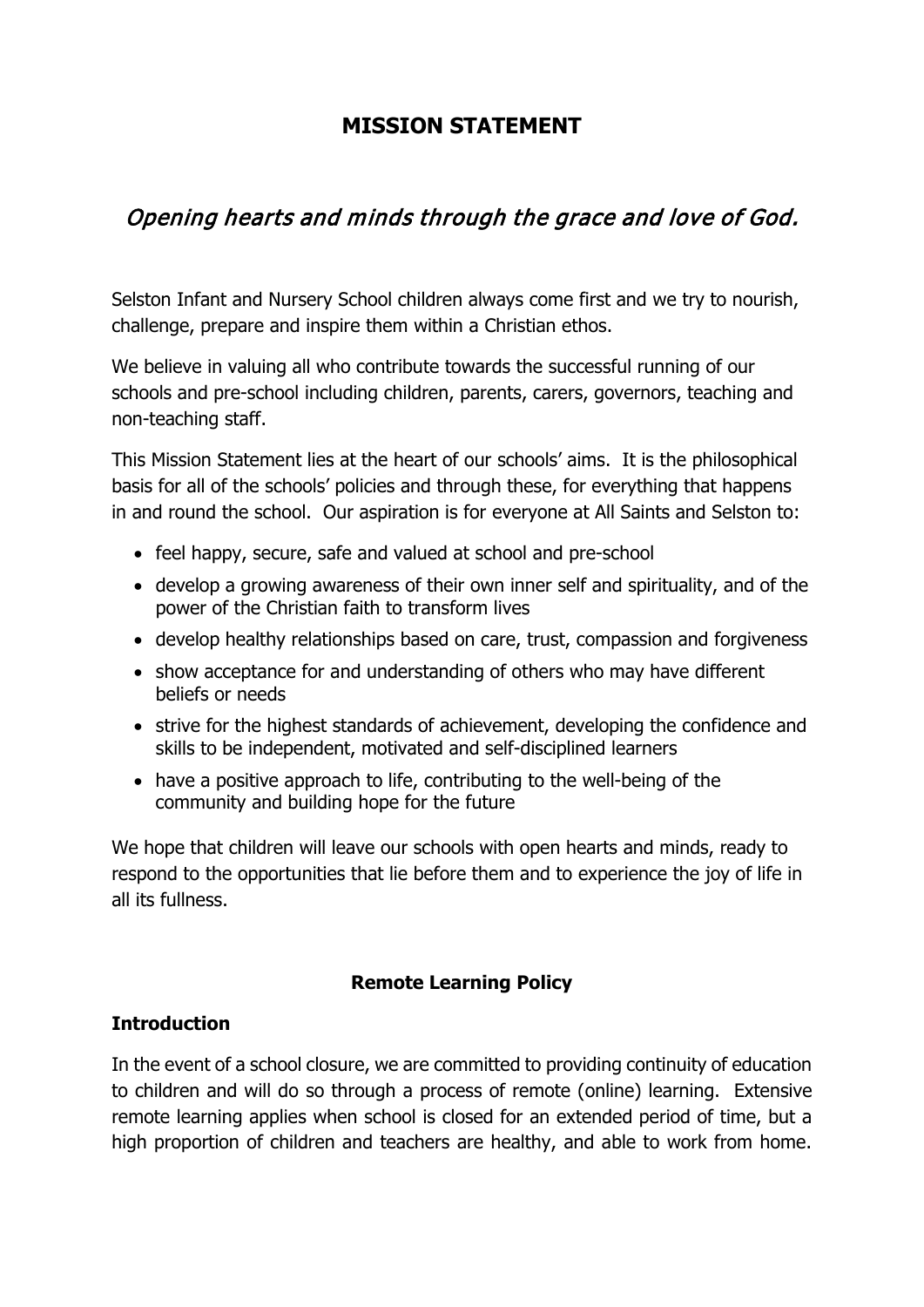This policy does not normally apply in the event of short-term school closures, (e.g. inclement weather) or a short-term learner absence.

Remote learning may also be provided when children, in agreement with the school, have a period of absence but are able to work at home. This may apply in cases such as exclusion from school, longer-term illness where the child is able to complete work at home and isolation at following an infectious disease outbreak. There is no obligation for the school to provide remote education to children who do not attend school as a result of a term-time holiday. Similarly, remote learning would not be provided if parents made the decision without school's prior agreement and contravening official guidance, to remove their child from school as a precaution in the event of an infectious disease outbreak.

Through the implementation of this policy, we aim to address the key concerns associated with remote working, such as online safety, access to educational resources, data protection and safeguarding.

This policy aims to:

- minimise disruption to children's education and the delivery of the curriculum;
- ensure provision is in place for all children to access high quality learning resources;
- protect children from the risks associated with using devices connected to the internet;
- ensure data remains secure and is not lost or misused;

• ensure robust safeguarding measures continue to be in effect during the period of remote learning;

• ensure all children have the provision they need to complete their work to the best of their ability, and to remain happy, healthy and supported.

#### **Remote learning for individual children who are self-isolating**

The school will provide a study pack consisting of activities linked to current learning in English, Maths, Religious Education, Foundation Subjects and Personal Social and Health Education.

#### **Remote learning in the event of extended school closure**

The online platforms the school will use are Seesaw, Zoom and Facebook. The school will provide continuity of education in the following ways:

• Regular direct instruction from staff, with the opportunity for children and parents/carers to ask questions online. Staff will deliver live and recorded content. Live sessions may be whole-class, small group or individual.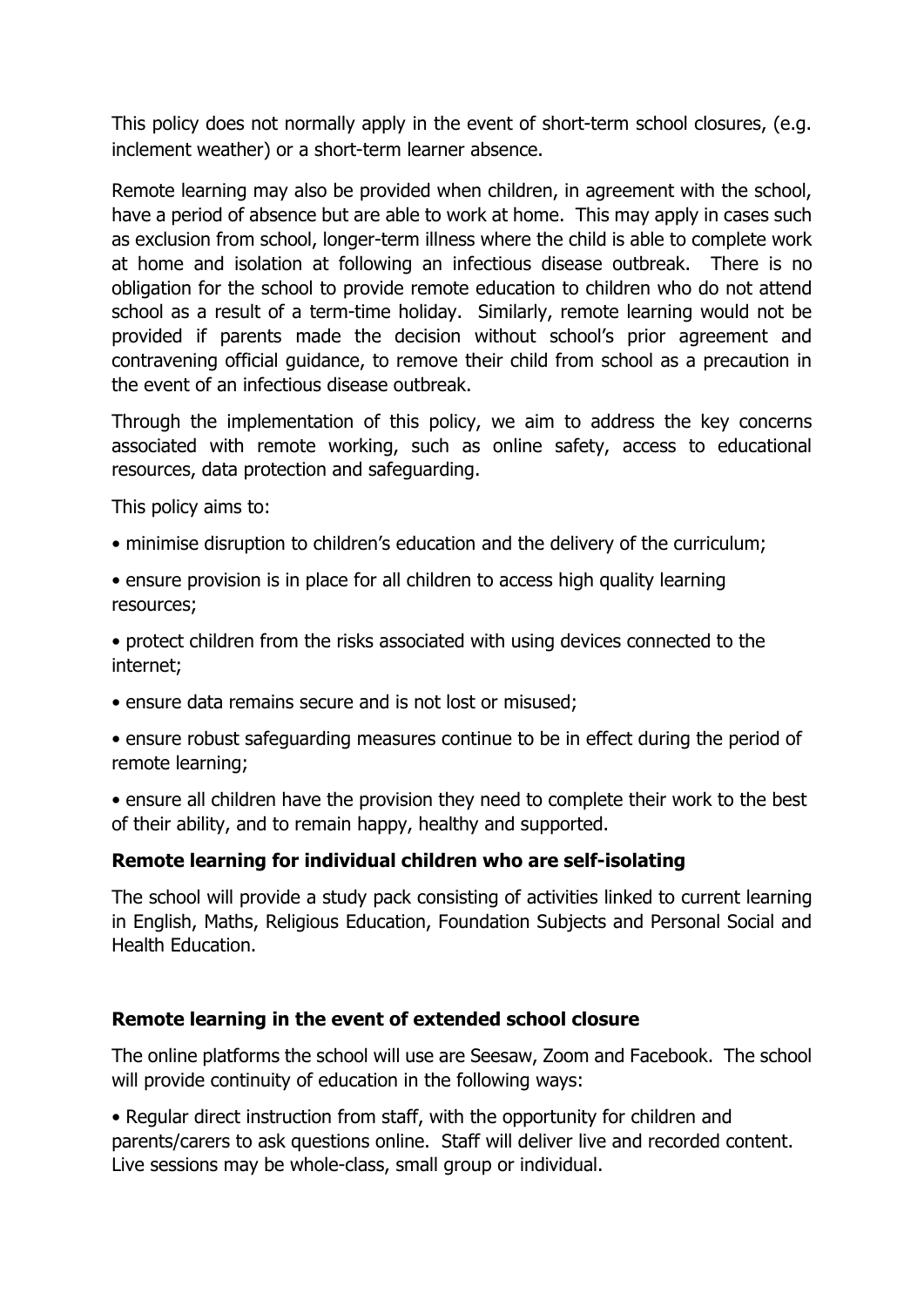• Staff will make use of a range of online websites including Youtube, White Rose, BBC Bitesize and Oak National Academy.

• Children will be provided with instructions as to how to complete the work and staff will be able to respond.

• Children will respond in a variety of ways – speaking, writing, drawing, video, photograph, model-making or voice message.

• For those children who do not have access to the online platform, we will endeavour to loan equipment in order to facilitate their participation. At the very least, paper copies will be provided.

• Where possible and appropriate, certain children may be offered one to one tuition in school for short periods of time.

We realise that the circumstances that cause our school to close will affect families in different ways. In our planning, we will take individual needs into account. We will be flexible with regards to:

• Parents/carers working from home so access to technology as a family may be limited.

- Parents/carers who have two or more children trying to access technology.
- Staff who may be managing their own families' requirements.

• Technological problems which mean that systems may not always function as they should.

• Equipment that is available in the home. For example, staff will not assume that all children have access to a printer.

## **Feedback**

Providing timely and helpful feedback is a cornerstone of good teaching and learning. Whilst this may be more challenging with remote learning, staff will endeavour to provide regular feedback to children. Under normal circumstances, not all pieces of work are formally marked by staff and this would continue to be the case should our school move to remote learning. Staff are encouraged to set work that is designed to enable meaningful feedback. Through our learning platforms, they can assess children's understanding, deal with misconceptions, review their work and provide encouragement and suggestions for improvement.

## **ROLES AND RESPONSIBILITIES**

## **School staff**

Staff will be working their normal hours, either at home or in school. If they are unable to work for any reason during this time, for example, due to sickness or caring for a dependent, they should report this using the normal absence procedure. Other staff will cover the member of staff who is unwell to ensure that activities are uploaded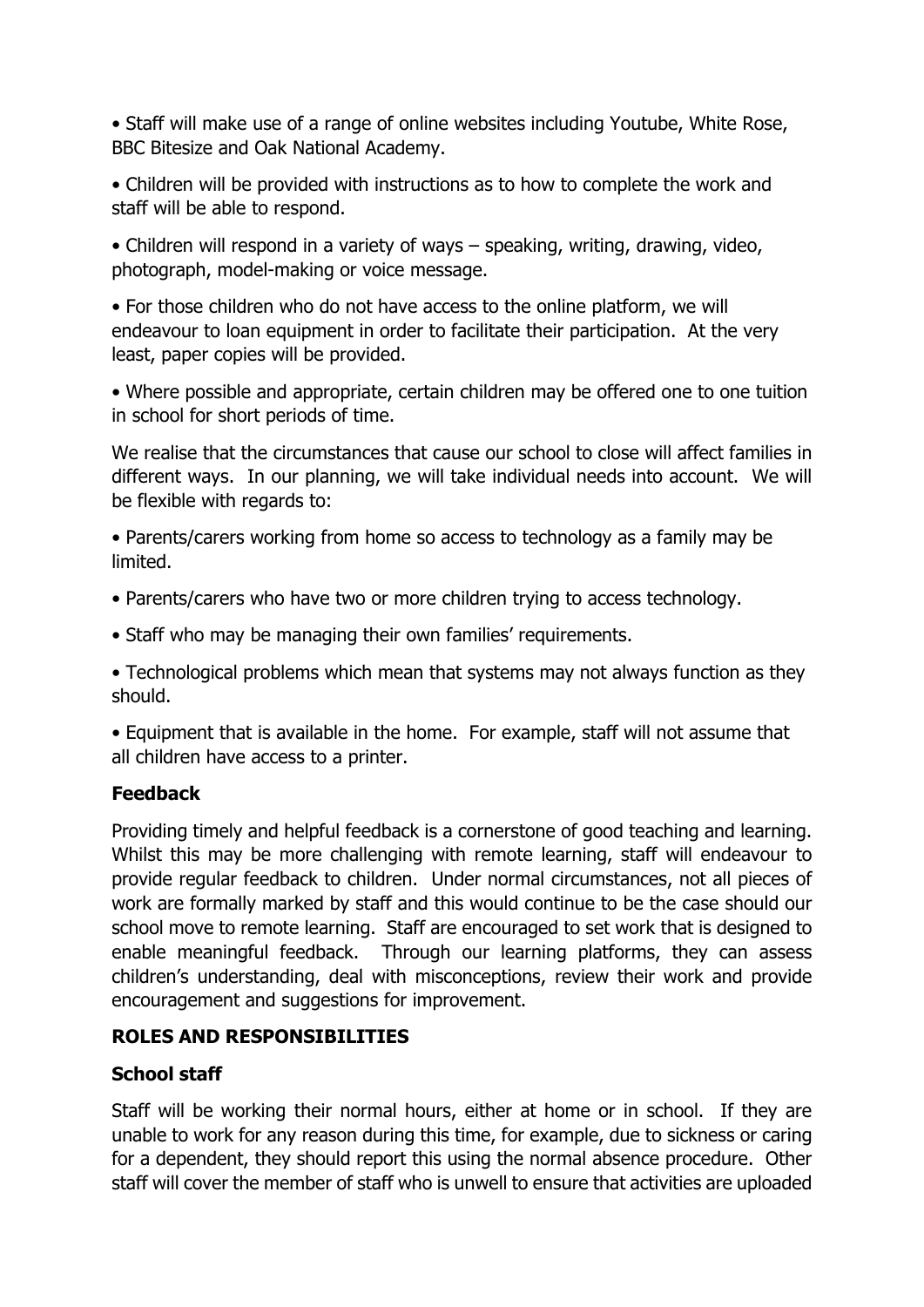and shared with parents/carers. Staff will be expected to take regular breaks away from the computer or i-Pad. If they have any questions or concerns about remote learning, they should speak to the Head of School or Deputy Headteacher. The school's Child Protection Policy still applies to all interactions between children, staff and parents/carers. In that policy, there are specific requirements to which staff must adhere, whether they are at home, in the community or at school.

Teachers are responsible for:

## **Setting work:**

• Teaching and activities will be uploaded on Seesaw or Facebook.

• Key Stage 1 staff will provide live and pre-recorded teaching for an average of three hours each day. This will consist of phonics, English, mathematics, Religious Education, PSHE and foundation subjects. A daily story will be shared and parents/carers are encouraged to read with their child each day. Practical tasks which can be completed around the home will also be set.

• EYFS staff will provide activities to support the prime and specific areas of learning (Communication and Language, Personal, Social and Emotional Development, Physical Development, Literacy, Mathematics, Understanding the World, Expressive Arts and Design). Tasks will be set which maximise everyday family experiences (e.g. counting the shoes by the front door, drawing their view from a window, etc.). In Reception, teachers will provide live daily teaching of phonics and mathematics. Children will also be given opportunities to practise early reading, writing and mathematical skills. Stories will be recorded by staff and parents/carers are also encouraged to read with their child each day.

• Where appropriate work will be differentiated to ensure that EAL and SEND children are able to access tasks.

• Instructions for completion of the work will be clear and activities should not always rely on a computer or device.

• Staff will be aware of their surroundings when recording lessons at home.

## **Responding to parents/carers and children:**

- Contact with parents/carers will be via Seesaw, Zoom, Facebook, email or telephone.
- Staff should not use a personal device that shares their personal contact details.
- Any work that is uploaded or sent to school should receive an acknowledgement and praise from a member of staff as soon as possible.
- Regular whole class virtual meetings will take place as appropriate.
- Class teachers will make regular telephone calls to the parents/carers of all of children in their class, if these children are not in school.

## **Attending virtual meetings with colleagues:**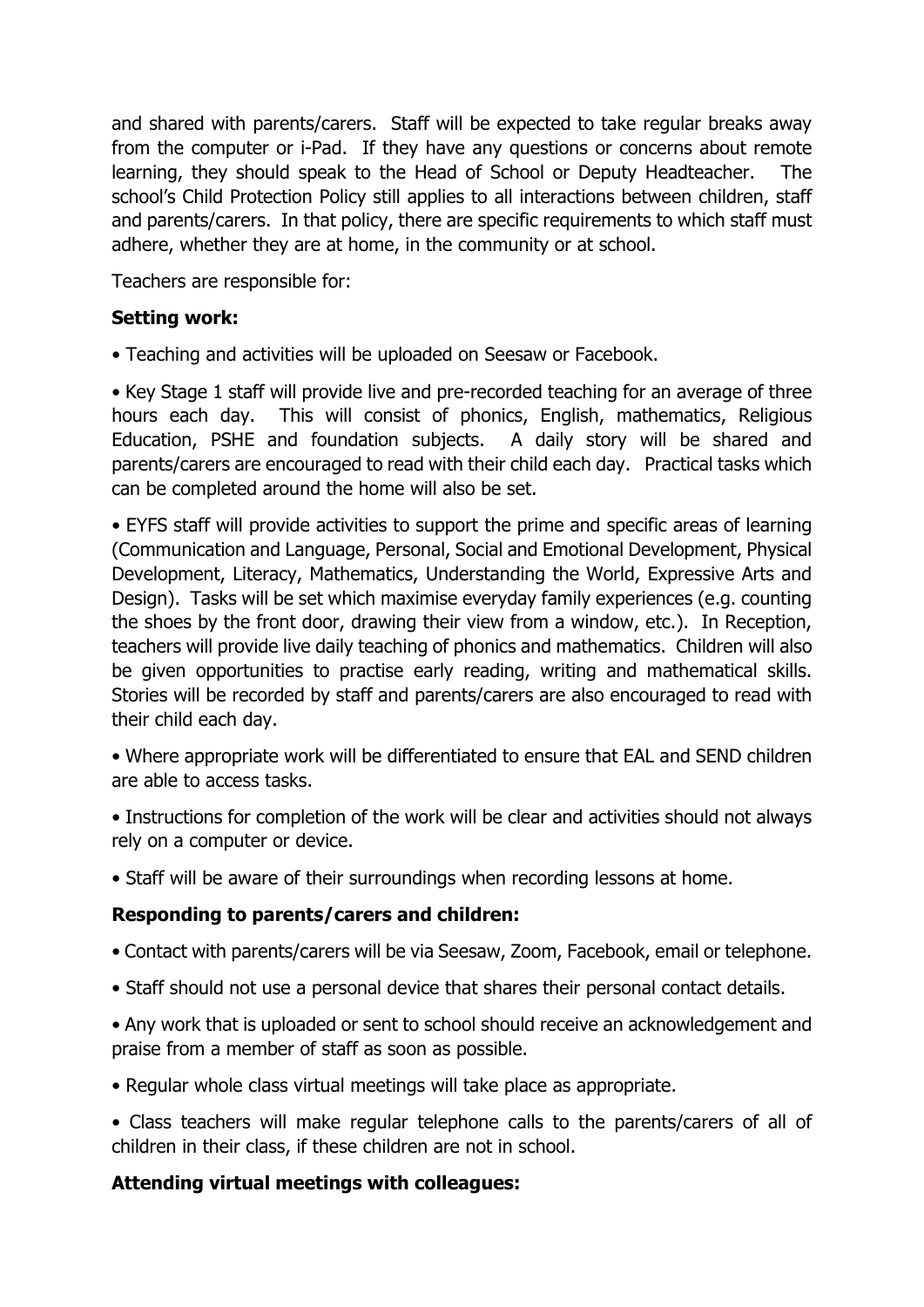- All staff will be required to take part in virtual meetings with colleagues.
- All staff will be required to undertake remote and/or online CPD.

#### **Subject Leaders**

Alongside their teaching responsibilities, as outlined above, Subject Leaders may:

• consider whether any aspects of the curriculum need to change to accommodate remote learning;

• work with colleagues to ensure the work set in their subject is appropriate and consistent;

- monitor the work set in their subject;
- alert staff to resources they can use in their subject.

#### **SEND**

The Inclusion Leader is responsible for coordinating provision for pupils with SEND across the school as set out within the school's SEND Policy. During a period of enforced school closure, the Inclusion Leader will continue to:

• maintain contact with SEND children and their families by email, telephone or Zoom calls and feed back to individual members of staff;

• support staff to adapt provision maps to ensure continuity of learning for children with SEND;

• ensure completion of necessary SEND paperwork and/or applications.

#### **Senior Leadership Team (SLT)**

Alongside any teaching responsibilities, senior leaders are responsible for:

• coordinating the remote learning approach across the school;

• monitoring the effectiveness of the remote learning activities through contact with teachers and subject leaders and reviewing the work set;

- identifying which families have no access to the internet and problem-solving this;
- overseeing the on-going wellbeing and CPD of staff;
- responding to staff concerns about a lack of communication with families;
- monitoring the welfare of vulnerable families;
- keeping in regular contact with staff.

## **Designated Safeguarding Lead (DSL) and Deputy Designated Safeguarding Leads (DDSLs)**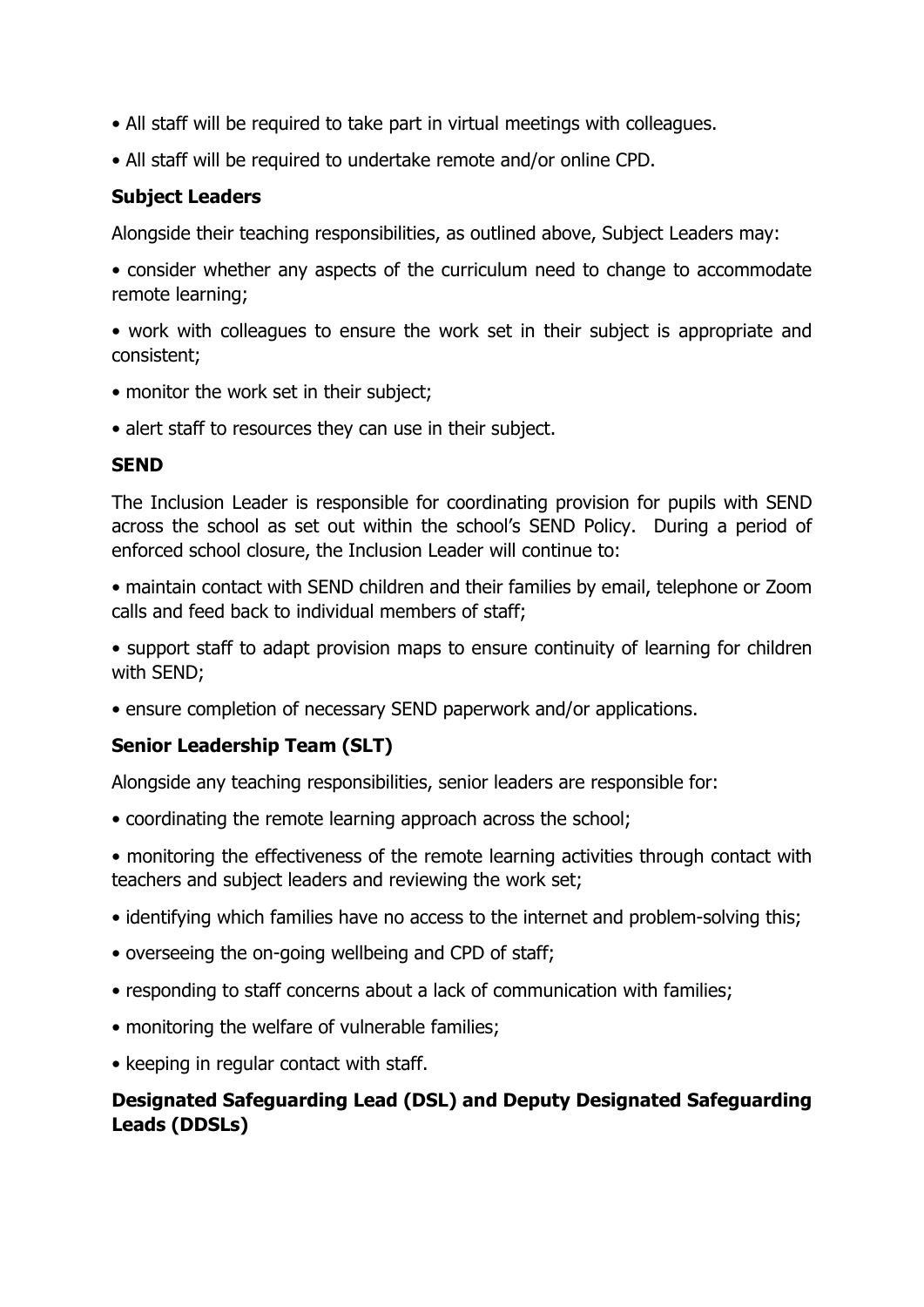In the event of a school closure, children, parents/carers and staff are reminded that the school's Child Protection Policy still applies to all interactions between pupils and staff. This outlines a specific code of conduct to which school staff must adhere, whether they are at home, in the community or at school. The responsibilities are identified within the school's Child Protection Policy.

## **Children and parents/carers**

Staff will expect children to:

- make every effort to attend all live Zoom sessions;
- try their best to complete at least some of the activities provided on a daily basis;
- take part in physical activities every day;
- do some reading (or listen to some reading) every day;
- log on to their online accounts such as Bug Club and Purple Mash;

• seek help if they need it from an adult(s) at home or staff member through Seesaw or Zoom.

## **Staff will expect parents/carers to:**

• support their child to the best of their ability, taking their own circumstances into account;

- help their child to log onto Zoom sessions and their online accounts;
- seek help from school if they need it;
- be respectful when making any complaints or concerns known to staff.

## **Information Technology**

Staff are responsible for:

- resolving problems with systems used to set and collect work;
- helping staff and parents/carers with any technical issues;
- reviewing the security of remote learning systems and flagging any data protection breaches to the DPO;
- assisting children and parents/carers with internet or device access.

## **DATA PROTECTION**

#### **Accessing personal data**

When accessing personal data for remote learning purposes, all staff will immediately delete it from devices that have been used. Personal data will not kept on paper so that there is limited risk of loss. Personal data will be transferred by encrypted school email only.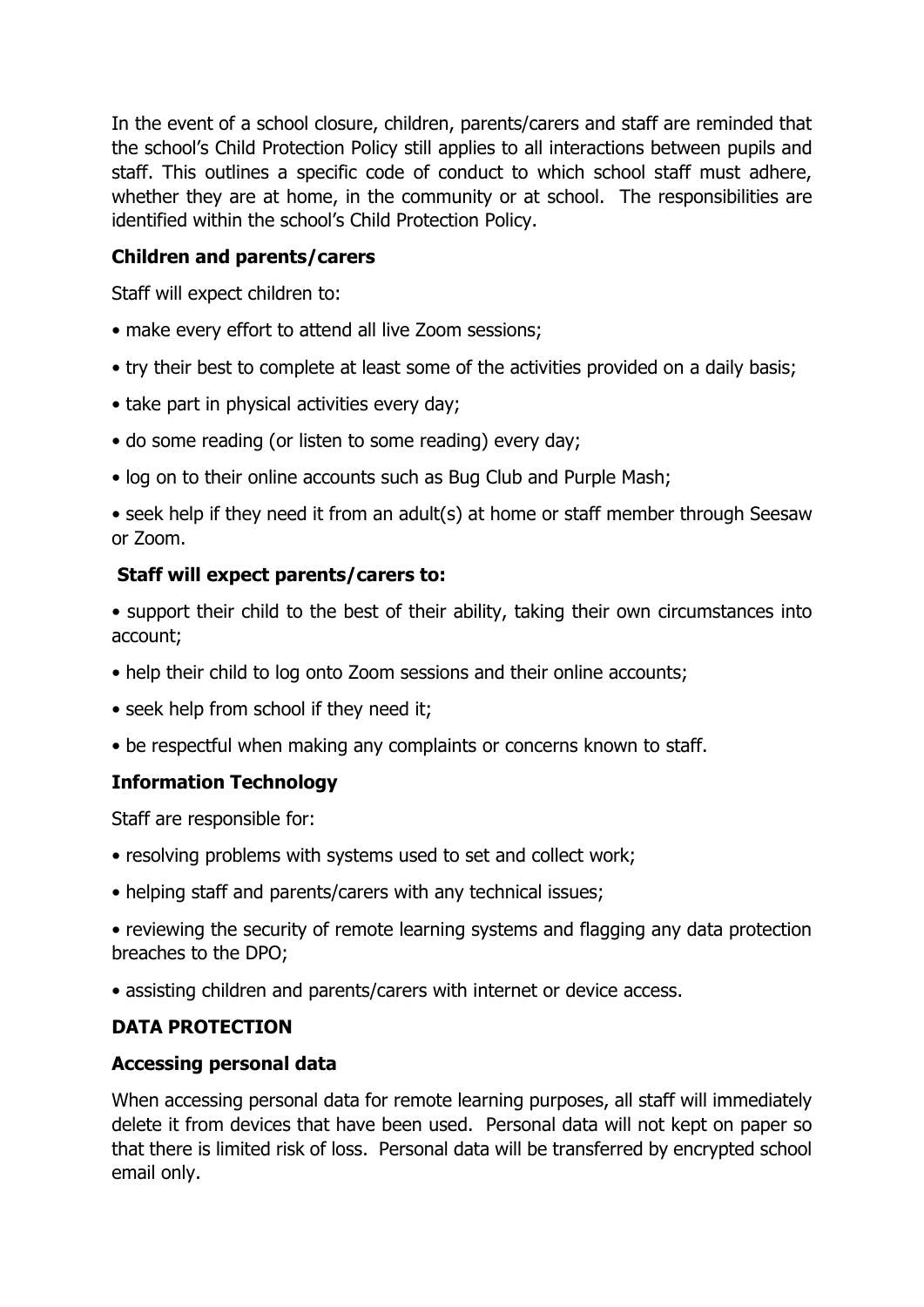## **Processing personal data**

Staff may need to collect and/or share personal data (e.g. email addresses) as part of the remote learning system. As long as this processing is necessary for the school's official functions, individuals will not need to give permission for this to happen. However, staff are reminded to collect and share as little personal data as possible online.

#### **Keeping devices secure**

Staff will take appropriate steps to ensure their devices remain secure. This includes, but is not limited to:

• keeping the device password-protected with strong passwords (at least 8 characters, with a combination of upper- and lower-case letters, numbers and special characters);

• ensuring the hard drive is encrypted (this means if the device is lost or stolen, no one can access the files stored on the hard drive by attaching it to a new device);

- making sure the device locks if left inactive for a period of time;
- not sharing the device among family and friends;
- installing antivirus and anti-spyware software;
- keeping operating systems up to date (always install the latest updates).

## **Governing Body**

The Governing Body is responsible for:

- supporting staff well-being;
- monitoring the school's approach to providing remote learning ensuring high quality education;
- directing parents/carers with queries and questions to the School Office.

#### **Food provision**

The school will support parents/carers to access any additional support they may need, including food banks. Vouchers, food parcels or packed lunches will be provided to families who are entitled to Free School Meals.

This policy has taken relevant legislation and statutory guidance into account. It needs to be read in association with the following school policies:

- Behaviour
- Child Protection
- Data Protection
- E-Safety